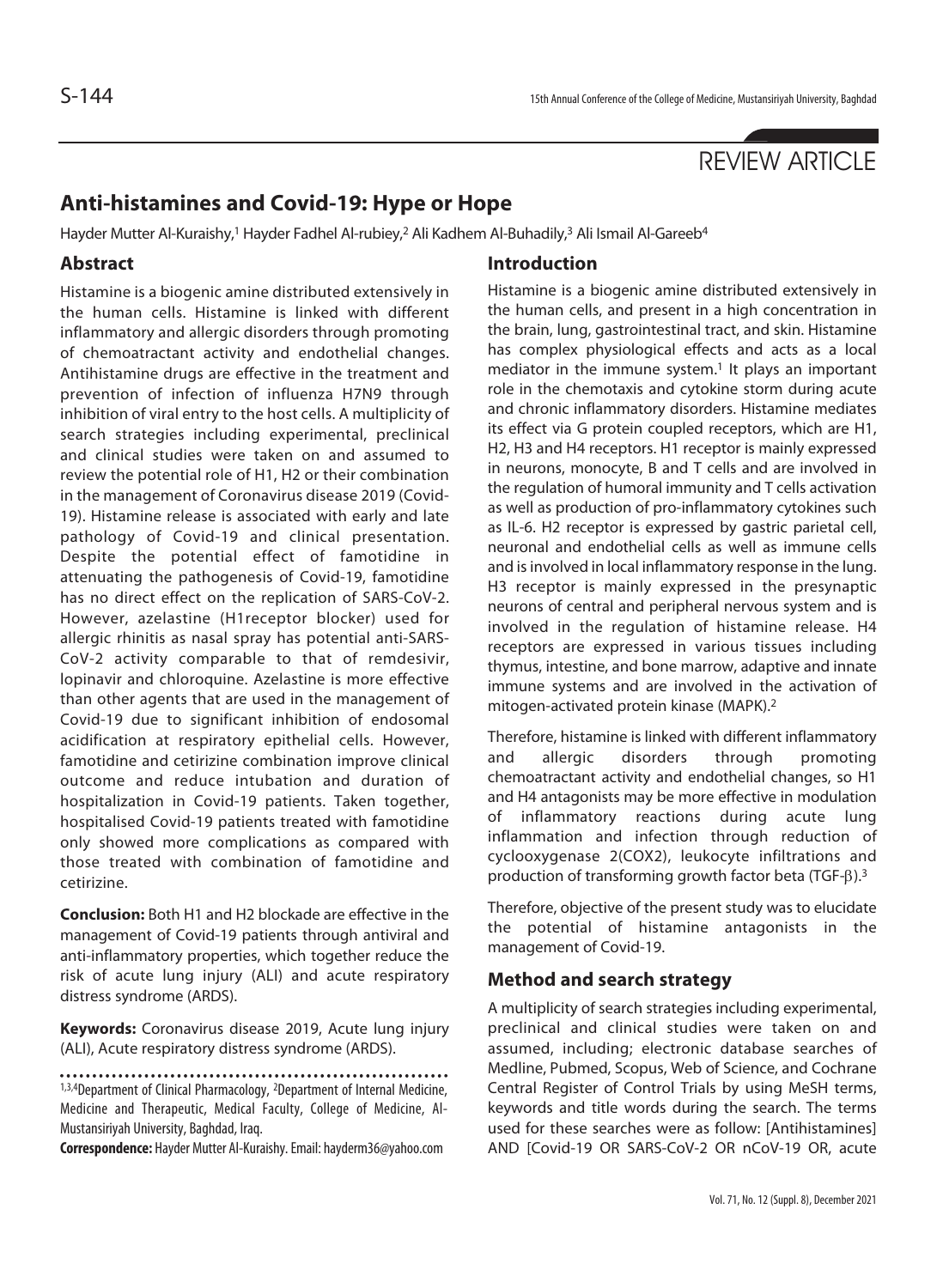lung injury, multi-organ failure]. [Antihistamines] AND [anti-inflammatory, OR hyperinflammation OR cytokine storm]. Reference lists of identified and notorious articles were reviewed. In addition, English and other language articles were considered and case reports were also included in this review. The key features of recognized applicable search studies were considered and the conclusions were summarized in a mini review.

**Antiviral activity of antihistamines:** Xu et al., confirmed that antihistamine drugs are effective in the treatment and prevention of infection with influenza viruses mainly influenza H7N9 through inhibition of viral entry to the host cells.4 Moreover, diverse studies illustrated that different antihistamines have potent antiviral activity as clemastine may block viral entry of Ebola virus.<sup>5</sup> As well, cyclizine was found to have potent antiviral activity against hepatitis C virus (HCV).6 Besides, Desheva et al., found that mast cell stabilizers and antihistamines are effective in the management of influenza A/H5N1 as these drugs increased the survival up to 85-95%.7

**Antihistamines and Covid-19:** Coronavirus disease 2019 (Covid-19) is a pandemic global infectious disease caused by severe acute respiratory syndrome coronavirus 2(SARS-CoV-2). SARS-CoV-2 is a positive sense singlestrand RNA sharing a genetic similarity with other betacoronaviruses like Middle East respiratory syndrome coronavirus1 (MERS-CoV-1) and severe acute respiratory syndrome coronavirus 1(SARS-CoV-1).8 The entry-point of SARS-CoV-2 is through angiotensin converting enzyme 2



**Figure-1:** Interaction between SARS-CoV-2 and ACE2: Spike protein (SP) of SARS-CoV-2 binds ACE2, this interaction is facilitated by transmembrane protease serine protease 2 (TMPRSS2).

receptors (Figure-1), which are highly expressed in lung epithelial cells, proximal renal tubules, heart, and brain. SARS-CoV-2 infection triggers acute host immune response, inflammatory reactions and cytokine storm leading to acute lung injury (ALI) and acute respiratory distress syndrome (ARDS).9

Covid-19 patients may present with a variety and range of clinical signs and symptoms from mild to severe within 2- 14 days after exposure to SARS-CoV-2. The clinical presentations are dyspnoea, sweating, headache, fever, chill, sore throat, anosmia, and ageusia. Severe clinical presentations like cyanosis, persistent chest pain and complications like ARDS required hospitalization, since 20-40 of hospitalized patients require management and monitoring in the intensive care unit (ICU).10 Various studies have looked into the use of antihistamines in the management of Covid-19.

**H2 blockers and Covid-19:** H2 blockers like cimetidine, ranitidine and famotidine are inverse agonists rather than receptor antagonists due to constitutive activity of these receptors. These drugs are used for the treatment of peptic ulcer, stress ulcer and prevention of aspiration pneumonia.11

Famotidine is currently being investigated for treating Covid-19 in different clinical trials alone or in combination with remdesivir or hydroxychloroquine. Freedberg et al's., retrospective study revealed that oral or intravenous famotidine in addition to the standard therapy in Covid-19 patient's reduced intubation and death risk in 84 infected patients compared to the standard therapy alone. However, famotidine produced an effective protection against Covid-19, which is not seen in other H2 blockers or proton pump inhibitors.12

Despite the potential effect of famotidine in attenuation the pathogenesis of Covid-19, famotidine has no direct effect on the replication of SARS-CoV-2 or other viral proteins in different cell lines.13 Famotidine might not produce its anti-Covid-19 effect through H2-antagonist as cimetidine leads to blocking of H2 receptors without benefit in the management of Covid-19. Therefore, molecular pathways linked with famotidine may be the underlying mechanisms of the beneficial effect of famotidine. It has been reported that famotidine prevents vascular permeability and endothelial dysfunction mainly through blocking of bradykinin receptors, reduction of cAMP and cytosolic ca+2 concentrations.14 Calabrese et al., demonstrated that famotidine may modulate the interaction between ACE2 and SARS-CoV-2 through inhibition of transmembrane protease serine protease 2(TMPRSS2) in pulmonary type II pneumocytes, mast cells,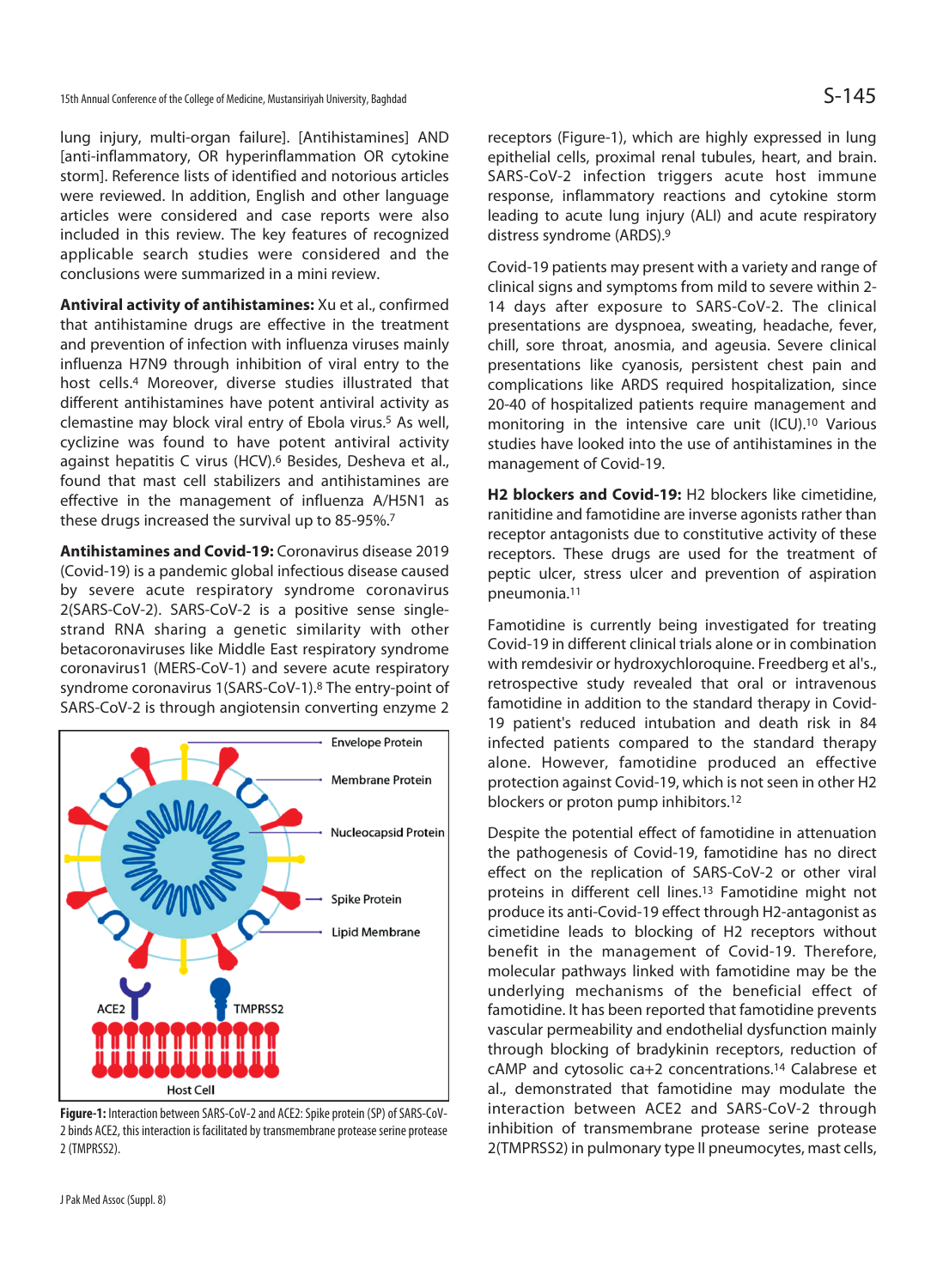

**Figure-2:** Role of famotidine in SARS-CoV-2 infection: Famotidine inhibits cellular transmembrane protease serine protease 2(TMPRSS2) and viral proteins.

eosinophils and smooth muscle cells leading to reduction in the progression of pulmonary injury and inflammations.15 Besides, mast cell degranulation and histamine release are connected with development of pulmonary oedema in ALI and ARDS, which might be non-inflammatory oedema in early Covid-19 (Figure-2). Thus, histamine release is associated with early and late pathology of Covid-19 and clinical presentation.16

It has been reported that lung microthrombosis in Covid-19 is linked to the damage of endothelial glycocalyx which is caused by cytokine release, histamine, protease, and heparinase. Serum glycocalyx level is correlated with septic endothelial damage and Covid-19 severity.<sup>17</sup> Yamaoka-Yojo et al., found that dysfunction of endothelial glycocalyx in Covid-19 leads to micro-vascular leakage results in interstitial pulmonary oedema and

 $S-146$  15th Annual Conference of the College of Medicine, Mustansiriyah University, Baghdad

development of ARDS as well as disseminated intravascular coagulation (DIC) and thromboembolism. Further, mast cells release heparin which activates production of plasmin and bradykinin that together lead to platelets activation, thromboembolism, and elevation of D-dimer<sup>18</sup>

SARS-CoV-2 infection activates histamine release which per se provokes TNF- $\alpha$ ; also histamine acts as an autocrine regulator of mast cell cytokine release through H2 receptors. Therefore, H2-blocker famotidine may prevent mast cell activation syndrome in Covid-19.19

Currently, there are limited number of studies regarding the probable benefit from using famotidine in the management of Covid-19 patients as most patients use proton pump inhibitors for peptic ulcer and gastroesophageal reflex disorders. However, Aguila et al's., cohort study in New York found that famotidine therapy reduces hospitalisation and complications in Covid-19 patients as famotidine has potent anti-SARS-CoV-2 effect through inhibition of 3-chymotrypsin-like protease (3CLpro), which is involved in in its life cycle.20 Similarly, a retrospective cohort study illustrated that famotidine user patients with Covid-19 are at lower risk for intubation as compared with non-famotidine user patients.12

Moreover, famotidine therapy in Covid-19 patients leads to significant reduction of inflammatory biomarkers including CRP, ferritin, TNF- $\alpha$  and procalcitonin.<sup>21</sup> Thus, famotidine improves the clinical and pathological outcomes in Covid-19 patients due to several mechanisms which are;

1- Famotidine has antiviral effects against HIV but its direct effect on SARS-CoV-2 has not been proved. 2- Computational study observed that famotidine may inhibit the replication of SARS-CoV-2. 3- Famotidine prevents mast cells activation and cytokine storm during SARS-CoV-2 infection as well famotidine prevents upregulation of ACE2 receptor at mast cells.22

However, Malone et al's., molecular study confirms that famotidine does not affect the replication and functional proteins of SARS-CoV-2.23 Recently, Ortega et al., found that a combination of famotidine and hydroxychloroquine illustrates a synergistic effect against SARS-CoV-2 replication.22 Therefore, famotidine ameliorates the clinical outcomes of Covid-19 patients through H2-dependent pathway, which attenuate Covid-19 induced-cytokine storm, and H2-indepndent pathway through inhibition of SARS-CoV-2 replications.

**H1 blockers and Covid-19:** Different H1 blockers such as levocetirizine and cetirizine have potent antiviral effects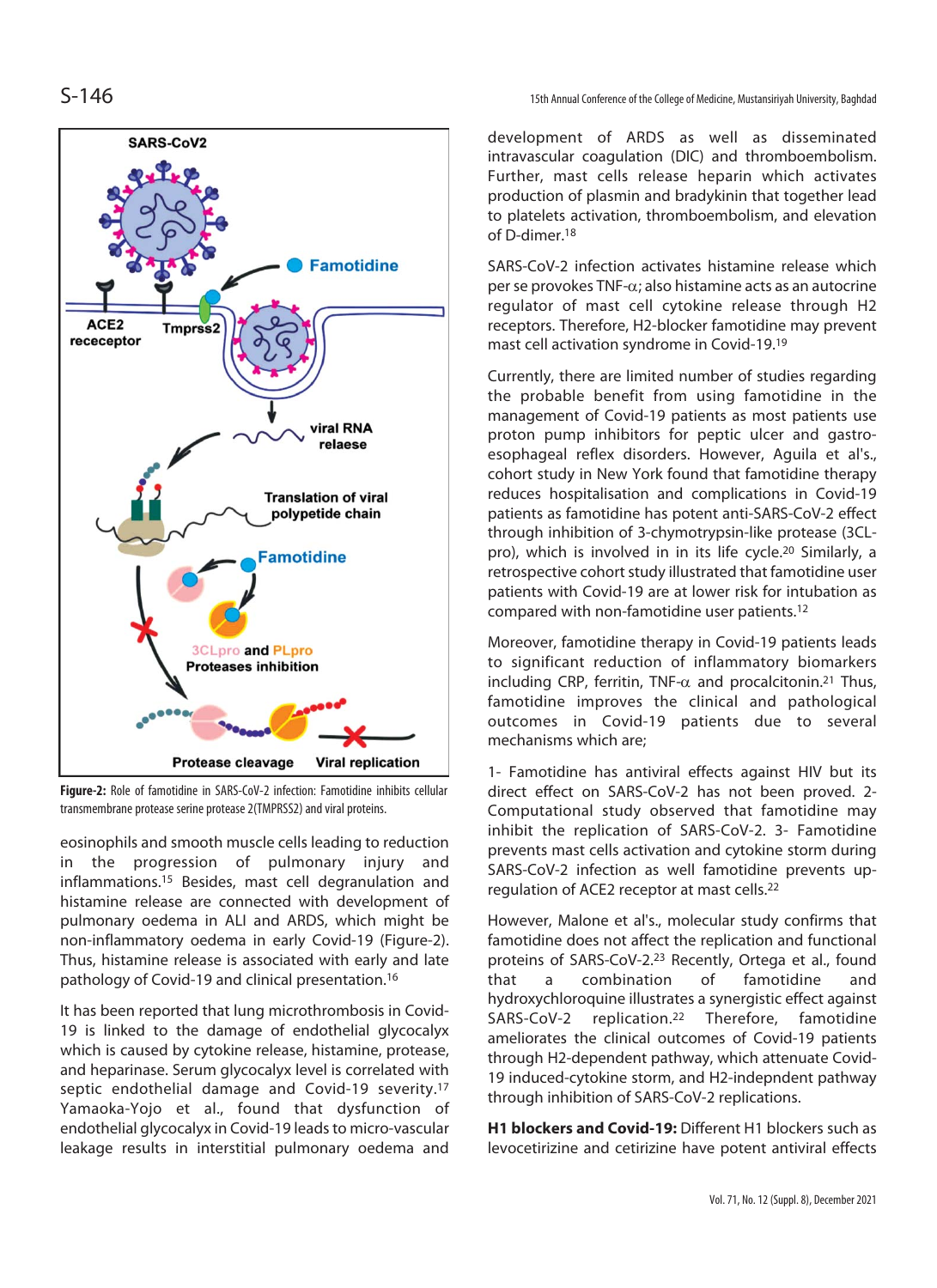against rhino virus through inhibition of viral replication and suppression of associated cytokine storm through inhibition of IL-6.24 Geurdes et al., confirmed that levocetirizine and cetirizine are effective against Covid-19 through suppression the replication of SARS-CoV-2.25

Recently, azelastine which is a H1receptor blocker used for allergic rhinitis as nasal spray is investigated for its potential anti-SARS-CoV-2 activity. Azelastine inhibits SARS-CoV-2 replication significantly and comparable to that of remdesivir, lopinavir and chloroquine. Besides, Azelastine is more effective than other agents that are used in the management of Covid-19 due to significant inhibition of endosomal acidification in respiratory epithelial cells.26

In addition to its antiviral effects against SARS-CoV-2, azelastine has potent anti-inflammatory effect through stabilization of mast cells and inhibiting the release of pro-inflammatory mediators and development of cytokine storm. Therefore, azelastine may prevent and attenuate ALI and ARDS induced by hyperinflammation in Covid-19. Thus, azelastine nasal spray may inhibit the colonization of SARS-CoV-2 and limit viral transmission.27

In a similar way, Westover et al., found that chlorpheniramine maleate nasal spray has viricidal effects against influenza virus and SARS-CoV-2. Chlorpheniramine maleate reduces the titer of SARS-CoV-2 concentration by 99.7% following single nasal spray.28

Furthermore, Covid-19 is associated with allergic skin manifestations such as urticarial skin eruptions, which are present in 55% of Covid-19, thus H1 receptor blockers are mandatory to treat these allergic manifestations.29

**Dual H1 and H2 blockers in Covid-19:** It has been reported that dual H1-H2 blockades (cimetidine plus diphenhydramine) are effective in the management of ALI, ARDS and allergy in animal model studies. Combination of cimetidine plus diphenhydramine in this model reduced pulmonary micro-vascular injury, pulmonary hypertension and hypoxaemia.30 Therefore, dual H1-H2 blockades may reduce and mitigate Covid-19 induced-ALI and ARDS through attenuating the development of cytokine storm. Famotidine and cetirizine combination improve clinical outcome and reduce intubation and duration of hospitalization in Covid-19 patients.31 Also hospitalized Covid-19 patients treated with famotidine only showed more complications as compared to those treated with combination of famotidine and cetirizine.30

Therefore, dual H1-H2 blockade is more effective than either H1 receptor or H2 receptor blockades in the management of Covid-19 patients.

#### **Conclusion**

Both H1 and H2 blockade are effective in the management of Covid-19 patients through antiviral and anti-inflammatory properties which together may reduce risk of ALI and ARDS. However, this review cannot provide a final conclusion. Therefore, clinical trials and prospective studies are required to find the robust association between uses of anti-histamines in the management of Covid-19.

**Acknowledgment:** The authors are grateful to all members in College of Medicine, Al-Mustansiyria University for their help and encouragement for this review.

**Disclaimer:** None.

**Conflict of Interest:** None.

**Source of Support:** None.

#### **References**

- 1. Alkuraishy HM. In Vitro Antibacterial Effects of Selective Histaminic Receptor Type 2 Blockers: A Novel Study. Webmedcentral 2011; 2:WMC002636. doi: 10.9754/journal.wmc.2011.002636
- 2. Alkuraishy HM, Al-Gareeb AI. Levofloxacin Reverses Hydroxyzine Induced Psychomotor Performance Deterioration: A Randomized Crossover Study. J Adv Med Med Res 2015; 6:1008-15.
- 3. Sterle HA, Nicoud MB, Massari NA, Táquez Delgado MA, Herrero Ducloux MV, Cremaschi GA, et al. Immunomodulatory role of histamine H4 receptor in breast cancer. Br J Cancer 2019; 120:128- 38. doi: 10.1038/s41416-018-0173-z.
- 4. Xu W, Xia S, Pu J, Wang Q, Li P, Lu L, et al. The Antihistamine Drugs Carbinoxamine Maleate and Chlorpheniramine Maleate Exhibit Potent Antiviral Activity Against a Broad Spectrum of Influenza Viruses. Front Microbiol 2018; 9:e2643. doi: 10.3389/fmicb.2018.02643.
- 5. Bai JPF, Hsu CW. Drug Repurposing for Ebola Virus Disease: Principles of Consideration and the Animal Rule. J Pharm Sci 2019; 108:798-806. doi: 10.1016/j.xphs.2018.09.010.
- 6. He S, Lin B, Chu V, Hu Z, Hu X, Xiao J, et al. Repurposing of the antihistamine chlorcyclizine and related compounds for treatment of hepatitis C virus infection. Sci Transl Med 2015; 7:282ra49. doi: 10.1126/scitranslmed.3010286.
- 7. Desheva Y, Mamontov A, Petkova N, Karev V, Nazarov P. Mast cell degranulation and histamine release during A/H5N1 influenza infection in influenza-sensitized mice. Life Sci 2020; 258:e118230. doi: 10.1016/j.lfs.2020.118230.
- 8. Al-Kuraishy HM, Al-Gareeb AI. From SARS-CoV to nCoV-2019: Ruction and Argument. Arch Clin Infect Dis 2020; 15:e102624. doi: 10.5812/archcid.102624. [ahead of Print]
- 9. Al-Kuraishy HM, Al-Niemi MS, Hussain NR, Al-Gareeb AI, Al-Harchan NA, Al-Kurashi AH. The Potential Role of Renin Angiotensin System (RAS) and Dipeptidyl Peptidase-4 (DPP-4) in COVID-19: Navigating the Uncharted. In: Kibel A, eds. Selected Chapters from the Renin-Angiotensin System. London, UK: IntechOpen, 2020; pp 151-65.
- 10. Al-Kuraishy HM, Hussien NR, Al-Naimi MS, Al-Buhadily AK, Al-